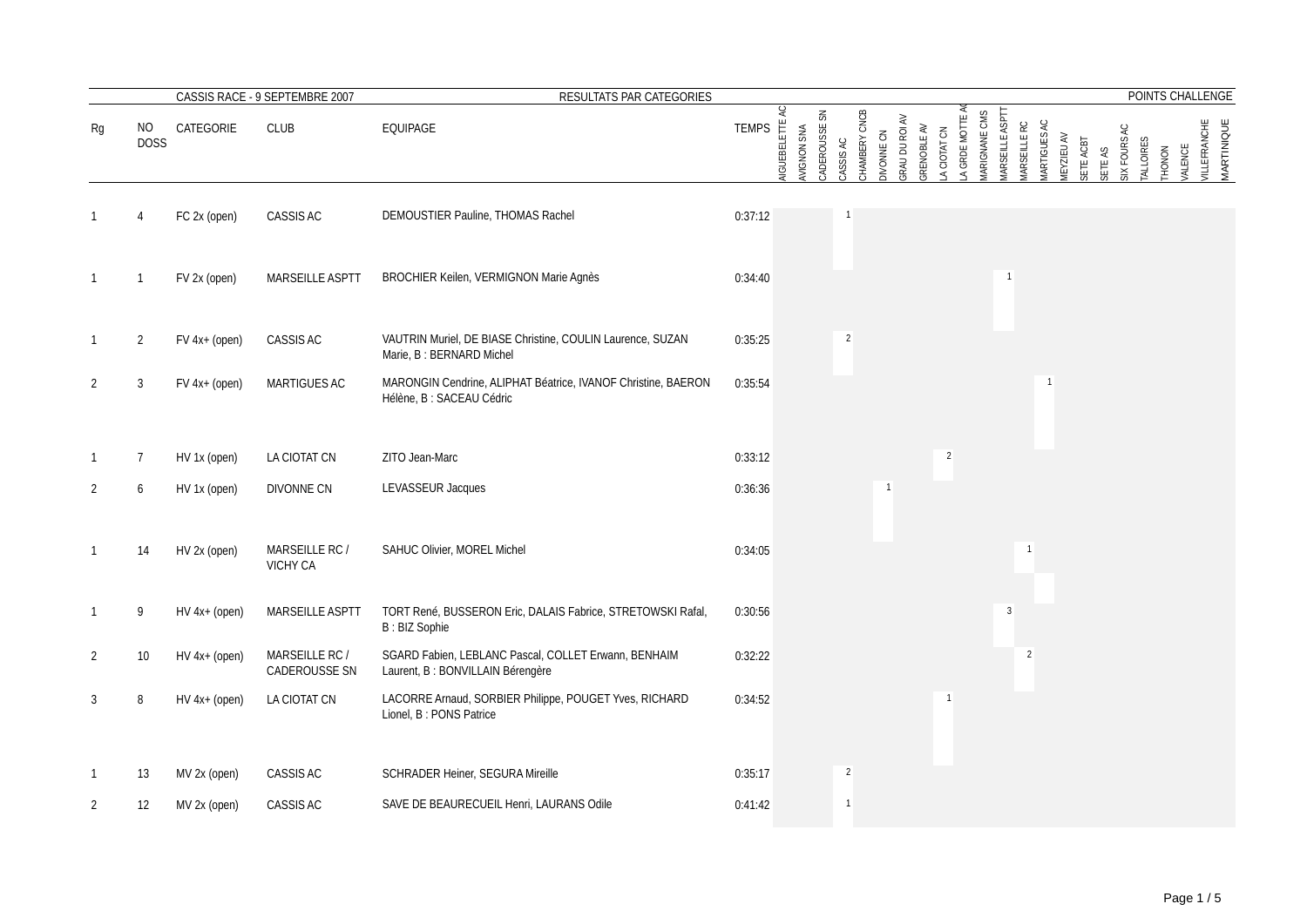|                |                   |                   | CASSIS RACE - 9 SEPTEMBRE 2007 | RESULTATS PAR CATEGORIES                                                                       |              |                         |                                |              |               |                              |             |                             |               |                       |             |                     |                         |         |                                  |                |                | POINTS CHALLENGE                  |
|----------------|-------------------|-------------------|--------------------------------|------------------------------------------------------------------------------------------------|--------------|-------------------------|--------------------------------|--------------|---------------|------------------------------|-------------|-----------------------------|---------------|-----------------------|-------------|---------------------|-------------------------|---------|----------------------------------|----------------|----------------|-----------------------------------|
| Rg             | ΝO<br><b>DOSS</b> | CATEGORIE         | <b>CLUB</b>                    | EQUIPAGE                                                                                       | <b>TEMPS</b> | Q<br><b>NGUEBELETTE</b> | š<br>CADEROUSSE<br>AVIGNON SNA | CASSIS AC    | CHAMBERY CNCB | GRAU DU ROI AV<br>DIVONNE CN | GRENOBLE AV | A GRDE MOTTE<br>A CIOTAT CN | MARIGNANE CMS | <b>MRSEILLE ASPTT</b> | MRSEILLE RC | <b>IARTIGUES AC</b> | MEYZIEU AV<br>SETE ACBT | SETE AS | SIX FOURS AC<br><b>TALLOIRES</b> | THONON         | <b>VALENCE</b> | <b>VILLEFRANCHE</b><br>MARTINIQUE |
|                |                   |                   |                                |                                                                                                |              |                         |                                |              |               |                              |             |                             |               |                       |             |                     |                         |         |                                  |                |                |                                   |
|                | 17                | FS 1x (qualif)    | <b>GRENOBLE AV</b>             | <b>DADALT Sabine</b>                                                                           | 0:34:47      |                         |                                |              |               |                              |             |                             |               |                       |             |                     |                         |         |                                  |                |                |                                   |
| $\overline{2}$ | 16                | FS 1x (qualif)    | <b>AVIGNON SNA</b>             | <b>CULTY Charlotte</b>                                                                         | 0:34:59      |                         |                                |              |               |                              |             |                             |               |                       |             |                     |                         |         |                                  |                |                |                                   |
| 3              | 22                | FS 1x (qualif)    | MARTINIQUE                     | <b>URSAT Stéphanie</b>                                                                         | 0:36:50      |                         |                                |              |               |                              |             |                             |               |                       |             |                     |                         |         |                                  |                |                | $\overline{3}$                    |
|                | 20                | FS 1x (qualif)    | <b>TALLOIRES CN</b>            | <b>CHARAUX Alizée</b>                                                                          | 0:43:50      |                         |                                |              |               |                              |             |                             |               |                       |             |                     |                         |         |                                  | $\overline{2}$ |                |                                   |
| 5              | 19                | FS 1x (qualif)    | SETE ACBT                      | SALABERT Isabelle                                                                              | 0:45:58      |                         |                                |              |               |                              |             |                             |               |                       |             |                     |                         |         |                                  |                |                |                                   |
|                |                   |                   |                                |                                                                                                |              |                         |                                |              |               |                              |             |                             |               |                       |             |                     |                         |         |                                  |                |                |                                   |
| $\mathbf{1}$   | 28                | FS 2x (qualif)    | MEYZIEU AV                     | PEGAZ-FIORNET Alexandra, GENTIN Marilyne                                                       | 0:30:58      |                         |                                |              |               |                              |             |                             |               |                       |             |                     | $\overline{7}$          |         |                                  |                |                |                                   |
| 2              | 26                | FS 2x (qualif)    | <b>MARSEILLE ASPTT</b>         | LAGUILHON Hélène, LE CALVEZ Ghislaine                                                          | 0:32:11      |                         |                                |              |               |                              |             |                             |               | 6                     |             |                     |                         |         |                                  |                |                |                                   |
| 3              | 25                | FS 2x (qualif)    | MARIGNANE CMS                  | GUENDE-DIEUDONNE Dominique, GUENDE Camille                                                     | 0:32:25      |                         |                                |              |               |                              |             |                             |               | 5                     |             |                     |                         |         |                                  |                |                |                                   |
| 4              | 29                | FS 2x (qualif)    | THONON CA                      | BIDAL Ingrid, CANNET Edith                                                                     | 0:33:42      |                         |                                |              |               |                              |             |                             |               |                       |             |                     |                         |         |                                  | $\overline{4}$ |                |                                   |
| 5              | 24                | FS 2x (qualif)    | CASSIS AC                      | BOSELLI Bénédicte, DI MARTINO Annette                                                          | 0:34:03      |                         |                                | $\mathbf{3}$ |               |                              |             |                             |               |                       |             |                     |                         |         |                                  |                |                |                                   |
| 6              | 27                | FS 2x (qualif)    | MARSEILLE ASPTT                | QUENTIN Céline, SANCHEZ Céline                                                                 | 0:34:58      |                         |                                |              |               |                              |             |                             |               | $\overline{2}$        |             |                     |                         |         |                                  |                |                |                                   |
| 7              | 23                | FS 2x (qualif)    | CASSIS AC                      | MAGAIL Valérie, BERTHOZ Alexandra                                                              | 0:38:44      |                         |                                |              |               |                              |             |                             |               |                       |             |                     |                         |         |                                  |                |                |                                   |
|                |                   |                   |                                |                                                                                                |              |                         |                                |              |               |                              |             |                             |               |                       |             |                     |                         |         |                                  |                |                |                                   |
| $\mathbf{1}$   | 31                | FS 4x+ (qualif)   | <b>GRENOBLE AV</b>             | FRAPPART Anne-Laure, CARREEL Florence, JAYMOND Valérie,<br>ARIBERT Sylvie, B: BOUVIER Claude   | 0:31:45      |                         |                                |              |               |                              | 5           |                             |               |                       |             |                     |                         |         |                                  |                |                |                                   |
| $\overline{2}$ | 33                | FS 4x+ (qualif)   | MEYZIEU AV                     | BREDEL Lindas, BOITELLE Carole, ROUSSEL Virginia, DAILLE<br>Virginie, B: PEGAZ-FIORNET Morgane | 0:32:14      |                         |                                |              |               |                              |             |                             |               |                       |             |                     | $\overline{4}$          |         |                                  |                |                |                                   |
| 3              | 30                | $FS$ 4x+ (qualif) | CASSIS AC                      | MONTOLIU Véronique, DUPIN Cécilia, SIANO Barbara, CAUMONS<br>Patricia, B : BREZZO Marina       | 0:32:20      |                         |                                | 3            |               |                              |             |                             |               |                       |             |                     |                         |         |                                  |                |                |                                   |
|                | 32                | $FS$ 4x+ (qualif) | LA CIOTAT CN                   | AURIEMMMA Josette, HASSAN Joelle, BEGHAIN Fabienne,<br>SBROGGIO Nathalie, B: PONS Patrice      | 0:33:04      |                         |                                |              |               |                              |             | $\overline{2}$              |               |                       |             |                     |                         |         |                                  |                |                |                                   |
|                | 34                | $FS$ 4x+ (qualif) | <b>SETE ACBT</b>               | ANGUILLE Aude, NOVAK Martine, TRON Carole, ESCLAPES Aurélie,<br><b>B: LEGEAY Anthony</b>       | 0:33:46      |                         |                                |              |               |                              |             |                             |               |                       |             |                     | $\mathbf{1}$            |         |                                  |                |                |                                   |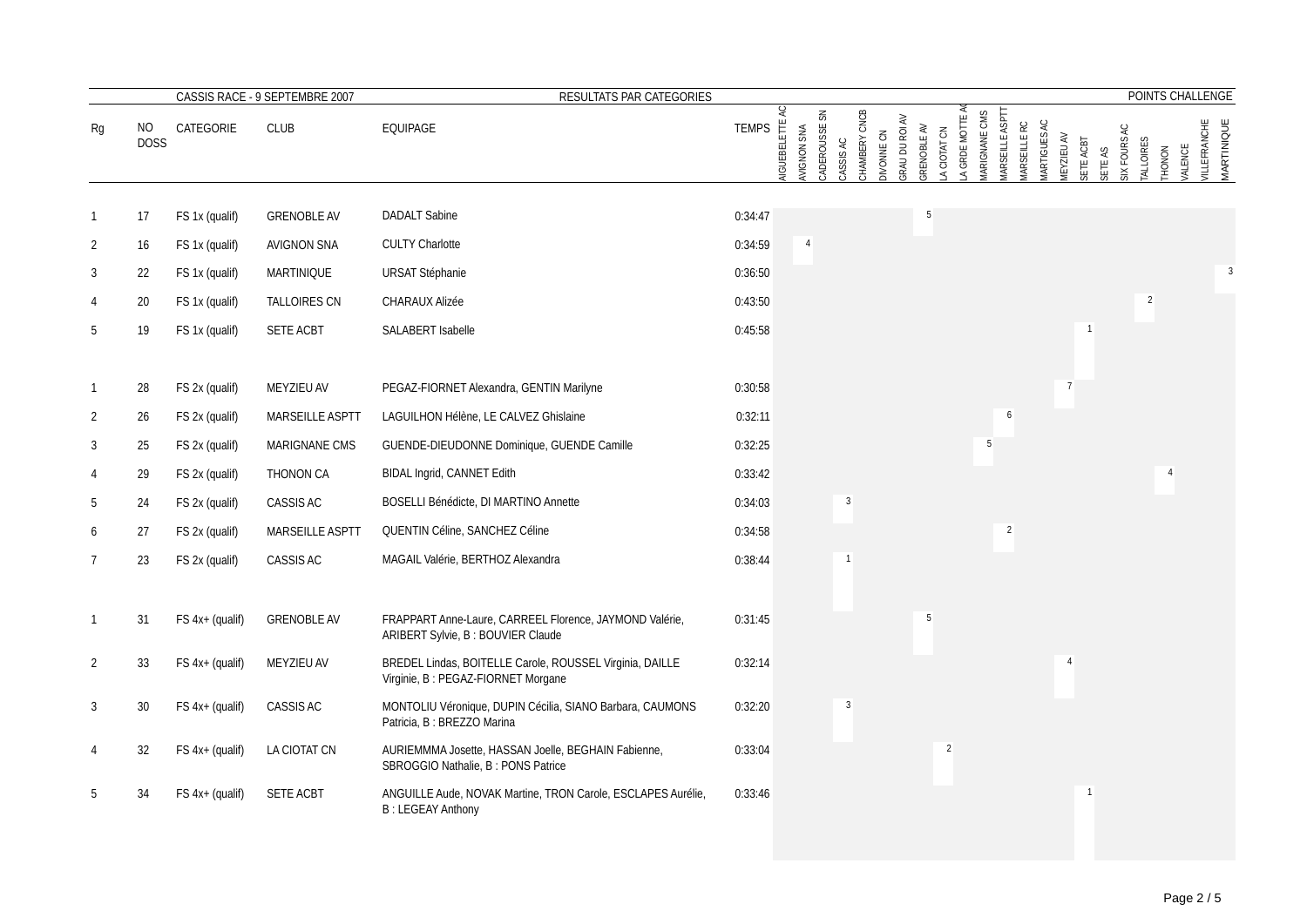|    |                    |                 | CASSIS RACE - 9 SEPTEMBRE 2007 | RESULTATS PAR CATEGORIES                                                                       |              |                |      |           |     |      |                  |             |               |   |              |      |           | POINTS CHALLENGE    |
|----|--------------------|-----------------|--------------------------------|------------------------------------------------------------------------------------------------|--------------|----------------|------|-----------|-----|------|------------------|-------------|---------------|---|--------------|------|-----------|---------------------|
| Rg | NO.<br><b>DOSS</b> | CATEGORIE       | <b>CLUB</b>                    | EQUIPAGE                                                                                       | <b>TEMPS</b> | <b>IGUEBEI</b> | JIGN | 룲<br>DERC | SIS | ONNE | 롱<br>CIOTAT<br>ă | <b>RIGI</b> | <b>RTIGUI</b> | 긊 | $C \times C$ | OIRE | ENCE<br>ă | Ж∪Н<br>RTIN<br>EFR. |
|    | 36                 | HC 4x+ (open)   | <b>SETE ACBT</b>               | ANGUILLE Jean, ESCLAPES Alexandre, TRON Christopher,<br>NICOLETTA Laurent, B: NICOLETTA Fabien | 0:31:18      |                |      |           |     |      |                  |             |               |   |              |      |           |                     |
|    | 35                 | HJ 4X+ (qualif) | CADEROUSSE SN                  | MANCA Anthony, VIRET Marc, FLAMME Aurélien, LENGAGNE<br>Mathieu, B: JULLIEN Pierre             | 0:37:03      |                |      |           |     |      |                  |             |               |   |              |      |           |                     |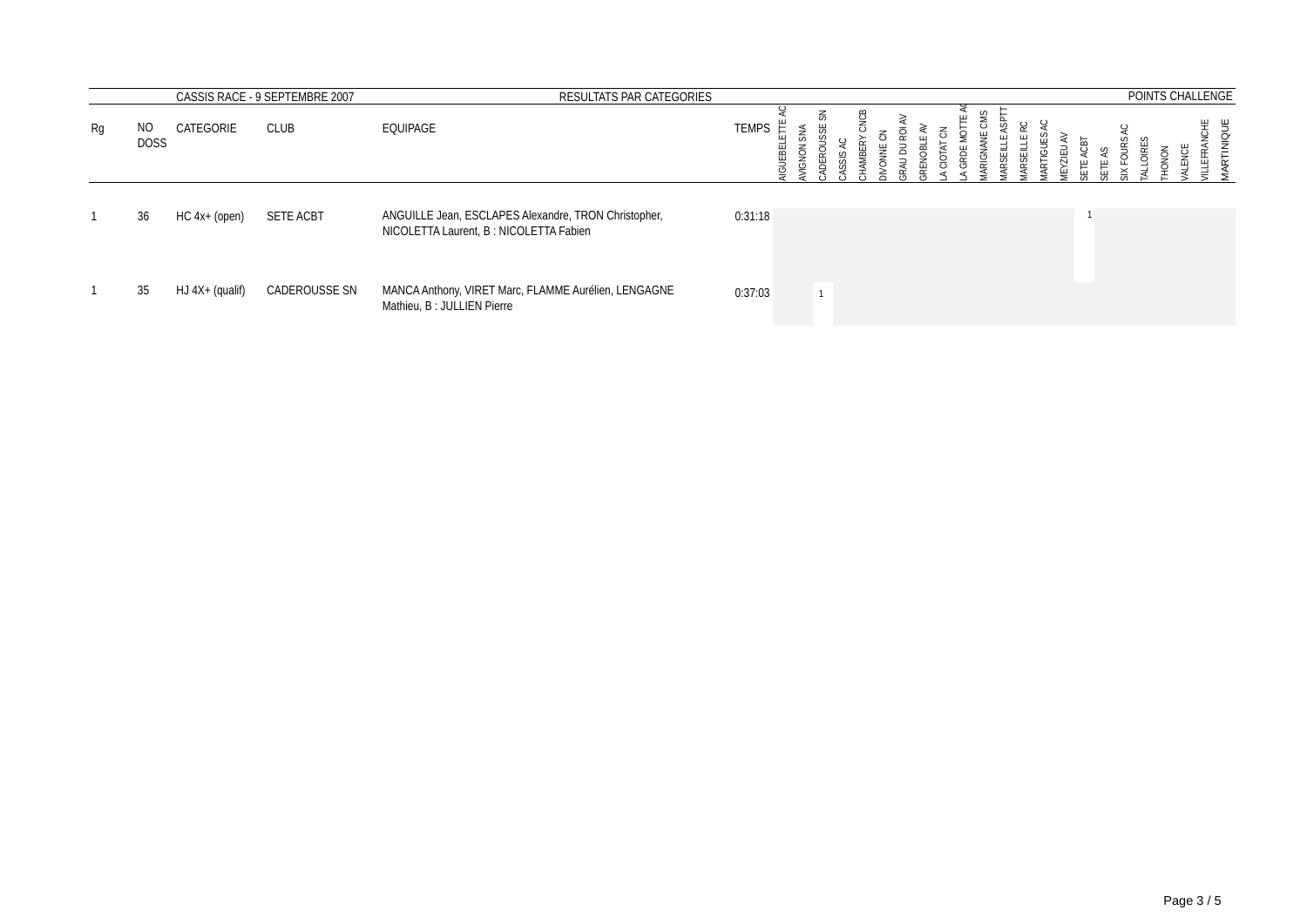|                 |                     |                | CASSIS RACE - 9 SEPTEMBRE 2007<br>RESULTATS PAR CATEGORIES |                                            |              |                         |                              |                |                             |                |                            |                 |                      |                                       |                    |                   |           |                         |                     |                | POINTS CHALLENGE                  |
|-----------------|---------------------|----------------|------------------------------------------------------------|--------------------------------------------|--------------|-------------------------|------------------------------|----------------|-----------------------------|----------------|----------------------------|-----------------|----------------------|---------------------------------------|--------------------|-------------------|-----------|-------------------------|---------------------|----------------|-----------------------------------|
| Rg              | $NO$<br><b>DOSS</b> | CATEGORIE      | <b>CLUB</b>                                                | EQUIPAGE                                   | <b>TEMPS</b> | K<br><b>NGUEBELETTE</b> | CADEROUSSE SN<br>AVIGNON SNA | CASSIS AC      | CHAMBERY CNCB<br>DIVONNE CN | GRAU DU ROI AV | GRENOBLE AV<br>A CIOTAT CN | A GRDE MOTTE A  | <b>MARIGNANE CMS</b> | <b>MARSEILLE ASPTT</b><br>MRSEILLE RC | <b>MRTIGUES AC</b> | <b>IEYZIEU AV</b> | SETE ACBT | SIX FOURS AC<br>SETE AS | TALLOIRES<br>THONON | <b>VALENCE</b> | <b>VILLEFRANCHE</b><br>MARTINIQUE |
|                 | 41                  | HS 1x (qualif) | MARIGNANE CMS                                              | FONTA Clément                              | 1:13:53      |                         |                              |                |                             |                |                            |                 |                      |                                       |                    |                   |           |                         |                     |                |                                   |
| $\overline{2}$  | $40\,$              | HS 1x (qualif) | LA CIOTAT CN                                               | PERUZZI Jacques                            | 1:17:26      |                         |                              |                |                             |                |                            | 6               |                      |                                       |                    |                   |           |                         |                     |                |                                   |
| 3               | 39                  | HS 1x (qualif) | GRAU DU ROI AV                                             | <b>CATHALA Pierre</b>                      | 1:17:30      |                         |                              |                |                             | 5              |                            |                 |                      |                                       |                    |                   |           |                         |                     |                |                                   |
|                 | 42                  | HS 1x (qualif) | MARTIGUES AC                                               | SANCEAU Cédric                             | 1:22:18      |                         |                              |                |                             |                |                            |                 |                      |                                       | $\overline{4}$     |                   |           |                         |                     |                |                                   |
| 5               | 38                  | HS 1x (qualif) | CASSIS AC                                                  | MARQUES Gilles                             | 1:23:24      |                         |                              | $\mathbf{3}$   |                             |                |                            |                 |                      |                                       |                    |                   |           |                         |                     |                |                                   |
| 6               | 5                   | HS 1x (qualif) | CHAMBERY CNCB                                              | <b>BONNIER Mathieu</b>                     | 1:23:31      |                         |                              |                | $\overline{2}$              |                |                            |                 |                      |                                       |                    |                   |           |                         |                     |                |                                   |
| $7\overline{ }$ | $37\,$              | HS 1x (qualif) | AIGUEBELETTE AC                                            | <b>GOOD Patrick</b>                        | $1:32:11$ 1  |                         |                              |                |                             |                |                            |                 |                      |                                       |                    |                   |           |                         |                     |                |                                   |
|                 |                     |                |                                                            |                                            |              |                         |                              |                |                             |                |                            |                 |                      |                                       |                    |                   |           |                         |                     |                |                                   |
| $\mathbf{1}$    | 54                  | HS 2x (qualif) | VALENCE AV                                                 | MEURILLON Alexandre, MEURILLON Raphael     | 1:00:16      |                         |                              |                |                             |                |                            |                 |                      |                                       |                    |                   |           |                         |                     | 11             |                                   |
| $\overline{2}$  | 46                  | HS 2x (qualif) | GRAU DU ROI AV                                             | <b>BARTHEZ Thierry, MERCIER Benoit</b>     | 1:01:42      |                         |                              |                |                             | $10\,$         |                            |                 |                      |                                       |                    |                   |           |                         |                     |                |                                   |
| 3               | 52                  | HS 2x (qualif) | SIX FOURS AC                                               | TAILLAN Jean-Baptiste, EGIZIANO Christophe | 1:02:16      |                         |                              |                |                             |                |                            |                 |                      |                                       |                    |                   |           | 9                       |                     |                |                                   |
|                 | 43                  | HS 2x (qualif) | AVIGNON SNA                                                | BOUDOUX Marc, BLENET Nicolas               | 1:03:04      |                         | 8                            |                |                             |                |                            |                 |                      |                                       |                    |                   |           |                         |                     |                |                                   |
| 5               | $50\,$              | HS 2x (qualif) | MARSEILLE RC                                               | SUQUET Jean-Marie, VILLEPOU Didier         | 1:03:15      |                         |                              |                |                             |                |                            |                 |                      |                                       | $\overline{7}$     |                   |           |                         |                     |                |                                   |
| 6               | 53                  | HS 2x (qualif) | THONON CA                                                  | GENTIN Fabien, LE GENTIL Baptiste          | 1:07:47      |                         |                              |                |                             |                |                            |                 |                      |                                       |                    |                   |           |                         |                     | 6              |                                   |
| $\overline{7}$  | 47                  | HS 2x (qualif) | LA CIOTAT CN                                               | JULES Fabrice, PONS Patrice                | 1:08:15      |                         |                              |                |                             |                |                            | $5\phantom{.0}$ |                      |                                       |                    |                   |           |                         |                     |                |                                   |
| 8               | 44                  | HS 2x (qualif) | CASSIS AC                                                  | RAES Ludovic, BORDEAU Olivier              | 1:10:33      |                         |                              | $\overline{4}$ |                             |                |                            |                 |                      |                                       |                    |                   |           |                         |                     |                |                                   |
| 9               | 51                  | HS 2x (qualif) | MARTIGUES AC                                               | BOUTIN Serge, WINOCK Alain                 | 1:12:43      |                         |                              |                |                             |                |                            |                 |                      |                                       | $\mathbf{3}$       |                   |           |                         |                     |                |                                   |
| 10              | 48                  | HS 2x (qualif) | MARIGNANE CMS                                              | PROTO Charles, MORETTO Alain               | ABAND        |                         |                              |                |                             |                |                            |                 | $\overline{2}$       |                                       |                    |                   |           |                         |                     |                |                                   |
| 11              | 49                  | HS 2x (qualif) | MARIGNANE CMS                                              | ALIN Arnaud, ALIN Nicolas                  | ABAND        |                         |                              |                |                             |                |                            |                 |                      |                                       |                    |                   |           |                         |                     |                |                                   |
|                 |                     |                |                                                            |                                            |              |                         |                              |                |                             |                |                            |                 |                      |                                       |                    |                   |           |                         |                     |                |                                   |